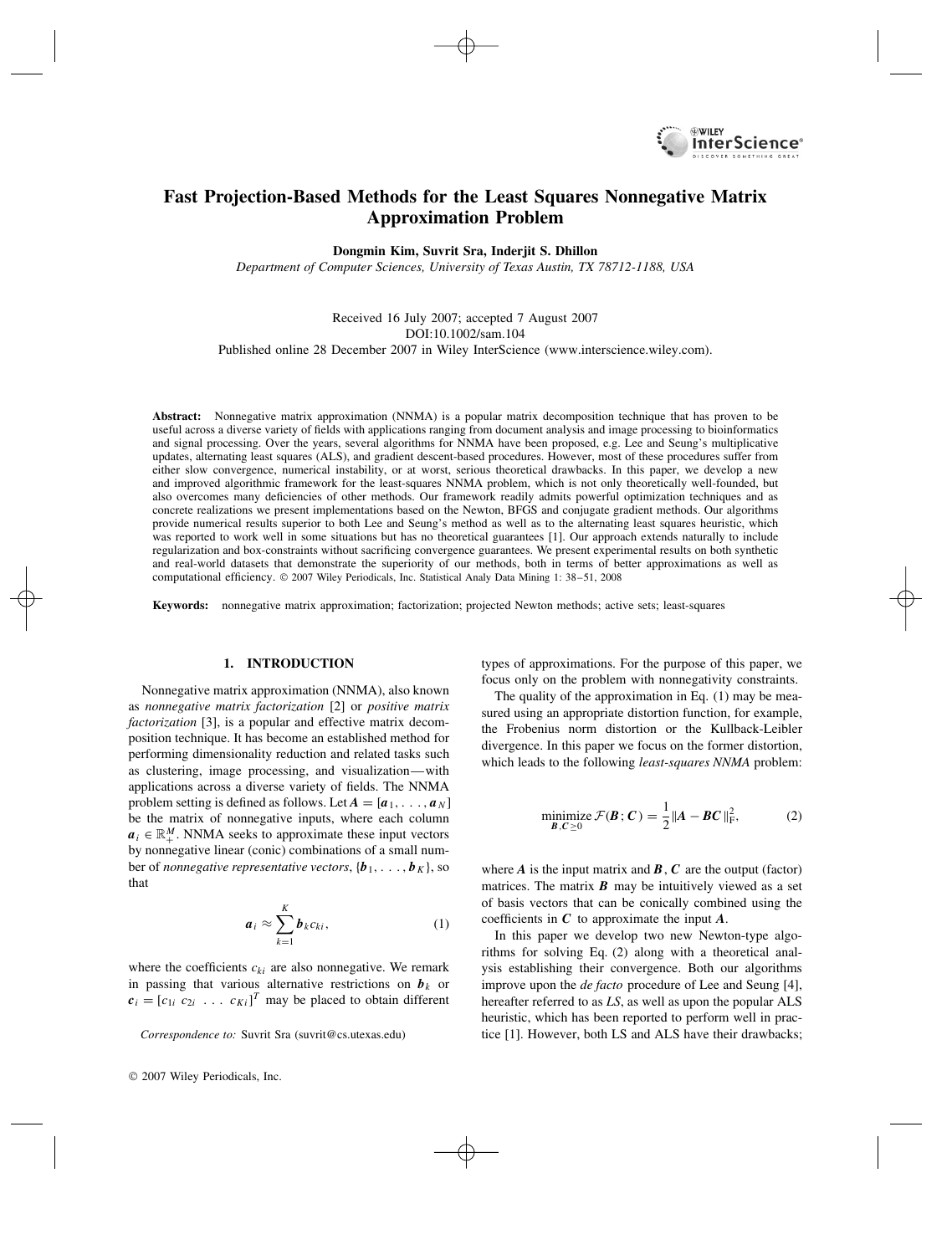the former suffers from slow convergence, whereas the latter lacks theoretical guarantees on its performance—our new algorithms rectify both of these deficiencies.

Researchers have also considered the following regularized NNMA problem

minimize 
$$
\frac{1}{2} ||A - BC||_F^2 + \lambda ||B||_F^2 + \mu ||C||_F^2
$$
, (3)

where  $\lambda > 0$ , and  $\mu > 0$  are regularization parameters. The motivation behind studying Eq. (3) can be ascribed to certain practical concerns. For example, the basic NNMA problem estimates the product *BC* that has  $(M + N)K$ parameters. Such a large number of parameters can lead to overfitting, which despite the apparent sparse representations yielded by NNMA, might be difficult to counter without regularization. Furthermore, the regularization terms also make the optimization problem more numerically stable.

Another interesting variation arises when one binds the solution values by imposing box-constraints on the variables. For NNMA this results in the problem

minimize 
$$
\frac{1}{2} ||A - BC||_F^2
$$
,  
subject to  $P \leq B \leq Q$ ,  
 $R \leq C \leq S$ , (4)

where the inequalities are component-wise. Both Eqs. (3) and (4) can be handled by our methods without much additional difficulty.

### **2. BACKGROUND AND RELATED WORK**

The NNMA objective function Eq. (2) is not simultaneously convex in both *B* and *C* due to the presence of the product term *BC*. Hence, in general it is very difficult to find globally optimal solutions to Eq. (2). Fortunately, the objective function is at least individually convex in *B* and in *C*, which makes it possible to invoke an alternating minimization or descent procedure that takes the form:

- 1. Initialize  $\mathbf{B}^0$  and/or  $\mathbf{C}^0$ ; set  $t \leftarrow 0$ .
- 2. Fix  $B^t$  and find  $C^{t+1}$  such that

$$
\mathcal{F}(\boldsymbol{B}^t, \boldsymbol{C}^{t+1}) \leq \mathcal{F}(\boldsymbol{B}^t, \boldsymbol{C}^t).
$$

3. Fix  $C^{t+1}$  and find  $B^{t+1}$  such that

$$
\mathcal{F}(\boldsymbol{B}^{t+1},\boldsymbol{C}^{t+1})\leq \mathcal{F}(\boldsymbol{B}^{t},\boldsymbol{C}^{t+1}).
$$

4. Let  $t \leftarrow t + 1$ , and repeat Steps 2 and 3 until convergence.

On the basis of the above procedure, we can categorize NNMA methods into two types, namely the *exact* and *inexact* methods. The former perform an exact minimization at each iterative step so that  $C^{t+1} = \arg\min_{C} \mathcal{F}(B^t, C)$  (similarly for  $B^{t+1}$ ), while the latter merely ensure descent, i.e.  $\mathcal{F}(\mathbf{B}^t, \mathbf{C}^{t+1}) \leq \mathcal{F}(\mathbf{B}^t, \mathbf{C}^t)$  (similarly for  $\mathbf{B}^{t+1}$ ).

Since the Frobenius norm of a matrix is just the sum of Euclidean norms over columns (or rows), minimization or descent over either *B* or *C* boils down to solving a sequence of nonnegative least squares (NNLS) problems of the form

$$
\begin{array}{ll}\text{minimize} & f(\mathbf{x}) = \frac{1}{2} \|G\mathbf{x} - \mathbf{h}\|_2^2, \\ \text{subject to} & \mathbf{x} \ge \mathbf{0}. \end{array} \tag{5}
$$

Exact methods find a global optimum of this subproblem, while inexact methods roughly approximate it. There do exist well-known methods for solving the NNLS problem, such as the Lawson-Hanson procedure [5], FNNLS [6], and other procedures mentioned in ref. [7]. However, as we show in ref. [8], our approach to solving NNLS outperforms the other methods, hence we favor it as the method of choice for solving Eq. (5). At this point, we alert the readers against a potential misinterpretation that could arise from our choice of nomenclature in terms of exact and inexact methods. It is not the case that the exact methods are superior to the inexact ones, or even that the exact methods could converge to a global optimum of Eq. (2). However, the exact methods do provide better theoretical properties and they tend to produce better quality solutions, eventhough there is still no guarantee on the global optimality due to the nonconvexity of Eq. (2). Inexact methods often provide great savings of computational effort by trading-off precision of the solutions for speed.

In this paper we present a new exact method for NNMA, which we call FNMA<sup>E</sup>. There have been other exact approaches in the literature. For example, Paatero and Tapper [3, 9, 10] introduced a set of algorithms for NNMA and provided a convergence proof for *one* of their methods that employs the preconditioned conjugate gradient method. However, their methods are described in a nebulous fashion, and they cite the need for considerable engineering effort [9] for an actual implementation. Bierlaire *et al*. [11] developed a projected gradient method for NNLS, which Lin [12] applied to solve problem Eq. (2). Recently, Merritt and Zhang [13] developed an interior-point gradient method for NNLS—a gradient descent-based method without projection that maintains feasibility of intermediate solutions throughout the iterations. They also provided a convergence proof for their method under the mild assumption that *G* has full-rank. Though problem Eq. (5) can be solved by any constrained optimization technique, the above methods are all based on gradient descent since it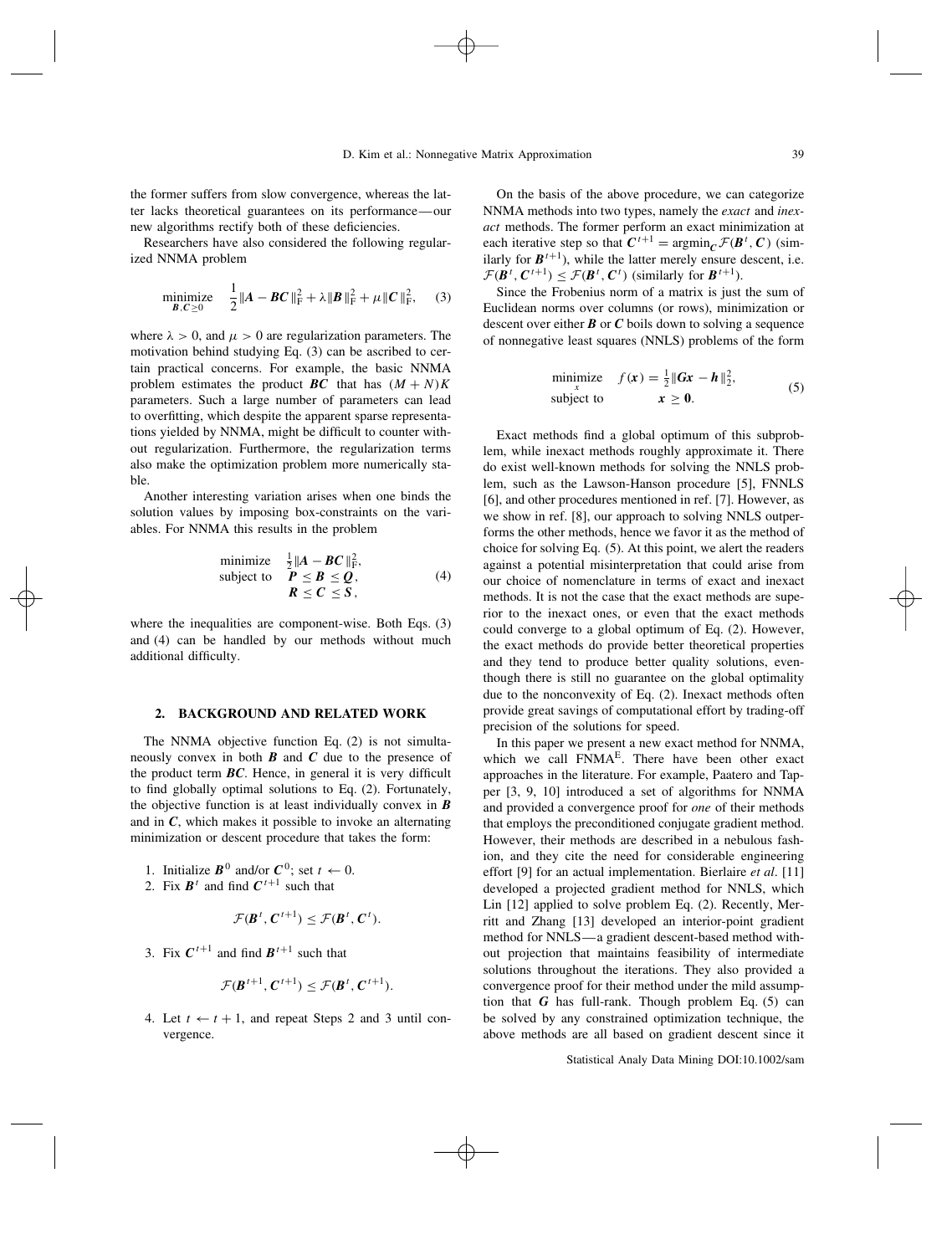allows for efficient handling of simple nonnegativity constraints. However, gradient-based methods are known to have linear convergence rate at best, and often suffer from a phenomenon known as *zigzagging or jamming*. FNMAE subsumes the projected gradient-based method as a special case and retains its algorithmic simplicity while overcoming its deficiencies by employing a nondiagonal gradient scaling matrix.

The group of *inexact* methods has witnessed greater popularity and it includes Lee and Seung's [4] multiplicative algorithms. Gonzalez and Zhang [14] proposed a variant of Lee and Seung's method that utilizes a different scaling scheme for negative gradients to get faster convergence. Berry *et al*. [1] report the alternating least squares (ALS) procedure to be a simple but effective method for performing NNMA. The ALS procedure is somewhat *ad-hoc*—it solves the unconstrained least squares problem at each step exactly, followed by a truncation of the negative entries to zero. However, ALS does not have any convergence guarantees, and we discuss this in more detail in Section 2.1. Another inexact approach is provided by Zdunek and Cichocki's, which we refer to as the *ZC* method, Zdunek and Cichocki [15] who proposed the combination of projection with a quasi-Newton procedure for NNMA.

Our  $FNMA<sup>E</sup>$  procedure is a quasi-Newton method that remedies the theoretical deficiencies of both the ALS and ZC methods. As an alternative, we also present an inexact method called  $FNMA<sup>I</sup>$  that shares the same algorithmic framework as its exact counterpart  $FNMA<sup>E</sup>$  while providing a computationally more efficient procedure.

#### **2.1. ALS and ZC Methods**

As alluded to the above, both the ALS and ZC methods have theoretical deficiencies, which can lead to nonmonotonic changes in the objective function value and to inferior approximations. We illustrate these deficiencies more clearly in this section providing further motivation for our algorithms.

Both ALS and ZC are closely related to FNMA<sup>E</sup> and  $FNMA<sup>I</sup>$ . A critical difference between  $FNMA<sup>E</sup>$  and both these approaches (ZC and ALS) is that the former is an *exact* approach, whereas the latter two are *inexact* methods. To see why these methods are inexact, consider the NNLS subproblem Eq. (5) that they must solve. Let us denote a projection onto the nonnegative orthant by  $\mathcal{P}_+[\cdot]$ . Assuming *G* to be of full rank, the ALS update for subproblem Eq. (5) may be written as

$$
\mathbf{x} = \mathcal{P}_+[(\mathbf{G}^T \mathbf{G})^{-1} \mathbf{G}^T \mathbf{h}], \tag{6}
$$

or equivalently,

$$
x = \mathcal{P}_+ [x - (G^T G)^{-1} (G^T G x - G^T h)].
$$

For the ZC approach, the update is

$$
\boldsymbol{x}^{\text{new}} = \mathcal{P}_+[\boldsymbol{x}^{\text{old}} - \alpha \boldsymbol{D}(\boldsymbol{G}^T \boldsymbol{G} \boldsymbol{x}^{\text{old}} - \boldsymbol{G}^T \boldsymbol{h})], \qquad (7)
$$

where  $\alpha > 0$  and *D* is some positive definite matrix that approximates  $(G<sup>T</sup>G)^{-1}$ , i.e. the inverse of the Hessian. Note that the ALS update has  $D = (G^T G)^{-1}$  and  $\alpha = 1$ in this form. Figure 1 illustrates why the updates Eqs. (6) and (7) are inexact, moreover they fail to decrease the objective function for an arbitrary positive *α*. Observe that Eq. (6) performs an exact-Newton step followed by projection, while Eq. (7) does a quasi-Newton with projection. Hence, we see that both the ALS and the ZC approaches can lead to an increase in the objective function value (also see Fig. 6). Our exact method,  $FNMA<sup>E</sup>$ , fixes this problem and is provably convergent unlike the ALS and ZC methods.



Fig. 1 Example where  $\mathcal{P}_+[\mathbf{x}^k - \alpha \mathbf{D}^k \nabla f(\mathbf{x}^k)]$  fails to decrease the objective for an arbitrary  $\alpha > 0$ . In this figure, the ellipses represent level sets of f (the inner ellipses correspond to a smaller objective value), and  $D<sup>k</sup>$  is assumed to be exactly equal to the inverse of the Hessian. The current iterate is given as  $x^k$ . Note that for Problem Eq. (5), the Newton method reaches the unconstrained optimum  $\bar{x}$  in a single iteration. However, the projected solution  $\mathcal{P}_+[\mathbf{x}^k - \mathbf{D}^k \nabla f(\mathbf{x}^k)]$  for nonnegatively constrained problems leads to an increase in the objective since the current iterate  $(x^k)$  moves from an inner ellipse to an outer one by the update rule.

Statistical Analy Data Mining DOI:10.1002/sam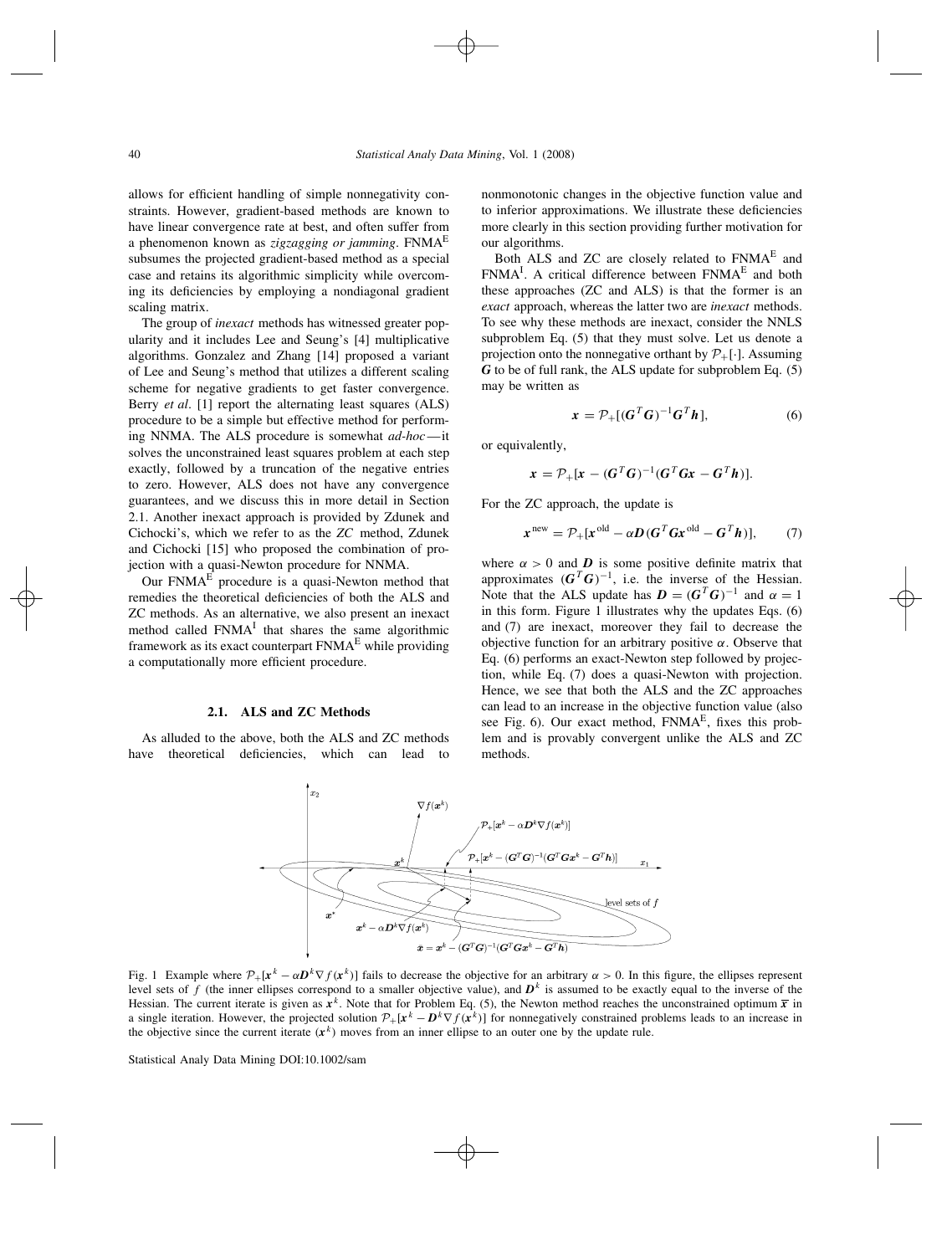### **3. ALGORITHMS AND THEORY**

In this section, we develop an algorithm and associated supporting theory for solving Eq. (2). An efficient solution of the NNLS subproblem Eq.  $(5)$  forms the core of FNMA<sup>E</sup>. Hence, first we focus our attention on efficiently solving the NNLS problem.

Broadly viewed, our method for solving NNLS may be viewed as combining the active set method with the projected gradient scheme. This approach is founded upon the observation that if the constraints active at the final solution are known in advance, the original problem can be solved by optimizing the objective in an equalityconstrained manner over only the variables that correspond to the inactive constraints.

However, by itself, the projected gradient method, being a direct analog of steepest descent, suffers from deficiencies such as slow convergence and zigzagging. For *unconstrained* optimization problems, it is known that the use of nondiagonal positive definite gradient scaling matrices alleviates such problems. To overcome problems associated with gradient-based methods, Bertsekas [16] developed a projection framework for simply constrained cases based on the Newton-method. We build on that idea and employ nondiagonal gradient scaling based on the quasi-Newton method for Problem Eq. (5), which is a *constrained* minimization problem. However, since the constraints are particularly simple, this approach remains feasible and relatively simple.

### **3.1. Overview of our Method for NNLS**

Our algorithm for solving Eq. (5) is iterative and at each iteration it partitions the variables into two groups, namely the *free* and *fixed* variables. The fixed variables are the components of  $x^k$  with active constraints (equality satisfied) that have a corresponding positive derivative at iteration *k*. We index them by the *fixed set*, i.e.

$$
I_{+} = \{i \mid x_i^k = 0, [\nabla f(\mathbf{x}^k)]_i > 0\}.
$$
 (8)

For brevity, we will slightly manipulate the notation and say that  $x_i^k \in I_+$  whenever  $i \in I_+$ .

We denote the free variables and the fixed variables at iteration *k* by  $y^k$  and  $z^k$  respectively. Without loss of generality, we can assume that  $x^k$  and  $\nabla f(x^k)$  are partitioned as

$$
\mathbf{x}^k = \begin{bmatrix} \mathbf{y}^k \\ \mathbf{z}^k \end{bmatrix}, \quad \nabla f(\mathbf{x}^k) = \begin{bmatrix} \nabla f(\mathbf{y}^k) \\ \nabla f(\mathbf{z}^k) \end{bmatrix},
$$

where  $y_i^k \notin I_+$  and  $z_i^k \in I_+$ . Once the free variables at the current iteration are identified, we compute the projection *y* (onto the nonnegative orthant) as follows

$$
\mathbf{y} = \mathcal{P}_+[\mathbf{y}^k - \alpha \overline{\mathbf{D}}^k \nabla f(\mathbf{y}^k)],\tag{9}
$$

where  $\alpha \geq 0$ , and  $\overline{D}^k$  is an appropriate positive definite gradient scaling matrix. Note that  $\nabla f(\mathbf{y}^k)$  is the gradient vector restricted to the free variables, and  $\overline{D}^k$  is a corresponding restricted scaling matrix.

Finally, given **y** we update  $x^k$  to obtain

$$
\mathbf{x}^{k+1} \leftarrow \begin{bmatrix} \mathbf{y} \\ \mathbf{z}^k \end{bmatrix} = \begin{bmatrix} \mathcal{P}_+ [\mathbf{y}^k - \alpha \overline{\mathbf{D}}^k \nabla f(\mathbf{y}^k)] \\ \mathbf{0} \end{bmatrix},\qquad(10)
$$

where the last equality uses the fact that  $z^k$  is fixed to zero. Now we can compute  $\nabla f(\mathbf{x}^{k+1})$  and update the fixed set  $I_+$  to obtain  $y^{k+1}$  and  $z^{k+1}$ .

Note that any algorithm that finds *y* such that

$$
g^k(\mathbf{y}) < g^k(\mathbf{y}^k), \quad \mathbf{y} \ge 0,\tag{11}
$$

where

$$
g^{k}(y) = \frac{1}{2} ||G[y; z^{k}] - h||_{2}^{2},
$$
 (12)

can be used to update  $x^k$  in Eq. (10), but since Eq. (11) is again a constrained problem, Eq. (9) remains a good choice for feasibility and efficiency of the overall algorithm. Furthermore, due to the resemblance of Eq. (9) to an iteration of the standard quasi-Newton update, it is possible to exploit the curvature information of  $g^k$  to obtain a faster convergence rate.

However, the computation of a proper  $\overline{D}^k$  at each iteration is not a trivial task as the size of  $y^k$  may vary across iterations, and it may be necessary to vary the size of  $\overline{D}^k$  from one iteration to the next. To address this difficulty, we note that the curvature information from  $\{y^k\}$  is essentially captured by the sequence  $\{x^k\}$ . Therefore,  $\overline{D}^k$ can be approximated by taking a proper sub-matrix of  $D<sup>k</sup>$ , which contains curvature information from the vectors  ${x^k}$ . On the basis of the above rationale, we maintain a gradient scaling matrix  $D^k$  that covers the entire vector  $x^k$  at each iteration and build the restricted matrices  $\overline{D}^k$  from  $D^k$ according to the free variables  $y^k$ .

There are many possible choices for  $D<sup>k</sup>$ , ranging from the identity matrix to the inverse of the Hessian. We provide three well-established schemes for selecting the gradient scaling matrix  $D^k$ : (i) the inverse of the Hessian, (ii) the BFGS update and (iii) the memoryless BFGS update [16]. Briefly, the use of inverse Hessian, which leads to the Newton method for unconstrained problems,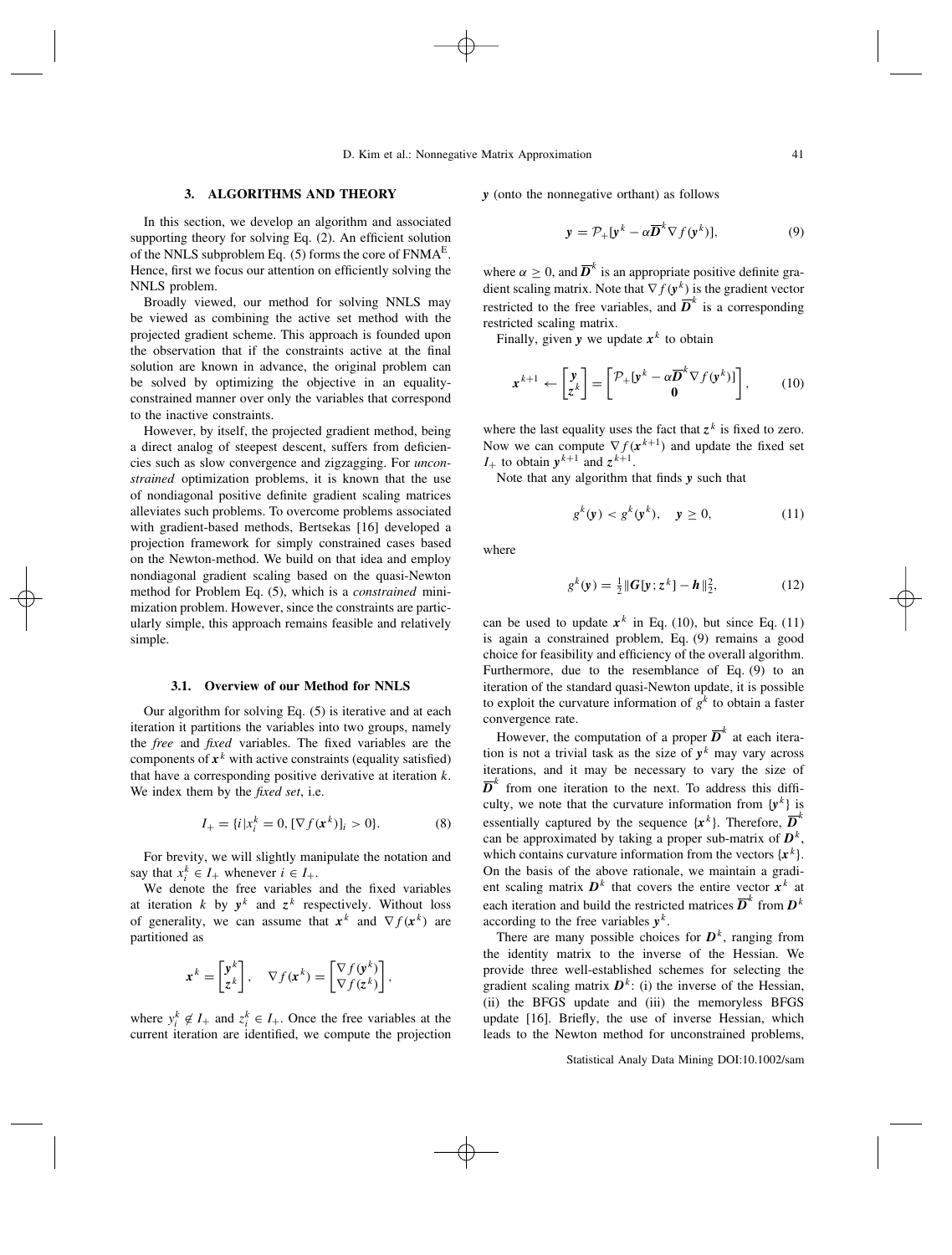is suitable when the Hessian is available and sparse.<sup>1</sup> The BFGS update incrementally approximates the inverse of the Hessian using only gradient information at each iteration, whereas it is recommended for problems where the computation involving the Hessian is expensive. The memoryless BFGS is for larger problems where the storage for  $D<sup>k</sup>$  itself is too expensive. For the least squares objective function, the memoryless BFGS update becomes equivalent to the conjugate gradient method.

### *3.1.1. The BFGS update*

Suppose  $H^k$  is the current approximation to the Hessian. The BFGS update adds a rank-two correction to  $H^k$  to obtain

$$
\boldsymbol{H}^{k+1} = \boldsymbol{H}^k - \frac{\boldsymbol{H}^k \boldsymbol{u} \boldsymbol{u}^T \boldsymbol{H}^k}{\boldsymbol{u}^T \boldsymbol{H}^k \boldsymbol{u}} + \frac{\boldsymbol{w} \boldsymbol{w}^T}{\boldsymbol{u}^T \boldsymbol{w}},
$$
(13)

where  $w = \nabla f(x^{k+1}) - \nabla f(x^k)$ , and  $u = x^{k+1} - x^k$ . Let  $\mathbf{D}^k$  denote the inverse of  $\mathbf{H}^k$ , then applying the Sherman-Morrison-Woodbury formula to Eq. (13) yields

$$
D^{k+1} = D^k - \frac{(D^k w u^T + u w^T D^k)}{u^T w} + \left(1 + \frac{w^T D^k w}{u^T w}\right) \frac{u u^T}{u^T w}.
$$
 (14)

Since,  $\nabla f(\mathbf{x}^k) = \mathbf{G}^T \mathbf{G} \mathbf{x}^k - \mathbf{G}^T \mathbf{h}$  for the NNLS problem, Eq. (14) can be rewritten as

$$
D^{k+1} = D^k - \frac{(D^k G^T G u u^T + u u^T G^T G D^k)}{u^T G^T G u} + \left(1 + \frac{u^T G^T G D^k G^T G u}{u^T G^T G u}\right) \frac{u u^T}{u^T G^T G u}.
$$
 (15)

REMARK 1: Note that  $\|\boldsymbol{G}\boldsymbol{u}\|_2^2$  appears as the denominator in the last two terms of Eq. (15). When *G* is of full-rank, Eq. (15) is always well-defined, since

$$
\|Gu\|_2 = 0, \quad \text{iff} \quad u = 0,
$$

which in turn implies that the method has converged and the update Eq. (15) is not needed anymore. In general, even if  $G$  is rank-deficient, we can avoid trouble by simply bypassing the update. The only requirement that we need to satisfy is that  $D^{k+1}$  remains positive and definite, which can be easily satisfied by simply setting  $D^{k+1} = D^k$ . However, in practice Eq. (15) remains well-defined, and we do not usually encounter  $\|\mathbf{G}\mathbf{u}\| = 0$ .

 $<sup>1</sup>$  In the implementation, we use the O-less OR-decomposition</sup> of the Hessian instead of computing the inverse Hessian.

### *3.1.2. Memoryless BFGS update*

By simply resetting the matrix  $D^k$  to an identity matrix at each iteration *k*, we obtain the memoryless BFGS update. Assume that at each iteration, we compute an optimal parameter  $\alpha$  in Eq. (9). It can be shown that the equality

$$
\nabla f(\mathbf{x}^{k+1})^T \mathbf{u} = 0
$$

holds under this assumption. Let  $d^{k+1} = -D^{k+1}\nabla f(x^{k+1})$ , then from Eq.  $(14)$ ,

$$
d^{k+1} = -D^{k+1} \nabla f(x^{k+1})
$$
  
\n
$$
= -\nabla f(x^{k+1}) - \left(1 + \frac{w^T w}{u^T w}\right) \frac{u u^T}{u^T w} \nabla f(x^{k+1})
$$
  
\n
$$
+ \frac{(w u^T + u w^T)}{u^T w} \nabla f(x^{k+1})
$$
  
\n
$$
= -\nabla f(x^{k+1}) + \frac{u w^T}{u^T w} \nabla f(x^{k+1})
$$
  
\n
$$
= -\nabla f(x^{k+1}) + \left(\frac{\nabla f(x^{k+1})^T w}{u^T w}\right) u
$$
  
\n
$$
= -\nabla f(x^{k+1}) + \left(\frac{\nabla f(x^{k+1})^T G^T G u}{u^T G^T G u}\right) u.
$$

### *3.1.3. Line-search*

From Eq. (9) we see that in addition to the computation of  $D^k$ , the update also involves a parameter  $\alpha > 0$ . Like many other iterative optimization procedures, standard linesearch methods can be used to choose the step-size *α*. We omit a discussion of the same for brevity and refer the reader to ref. [8].

#### **3.2. Convergence**

In this section, we prove that our method for NNLS as described above is an exact method, i.e. it converges to the globally optimal solution of Eq. (5). The main result of this section is the following theorem.

THEOREM 1: (Convergence and Optimality). If *G* is of full-rank and  ${x^k}$  is the sequence of points generated by Eq. (10), then every limit point of  ${x<sup>k</sup>}$  is a stationary point of Problem Eq. (5), and hence optimal since Eq. (5) is strictly convex.

The proof of this theorem depends on several lemmas that we prove below. Our proof is structured as follows. First we show that the update Eq. (10) ensures a monotonic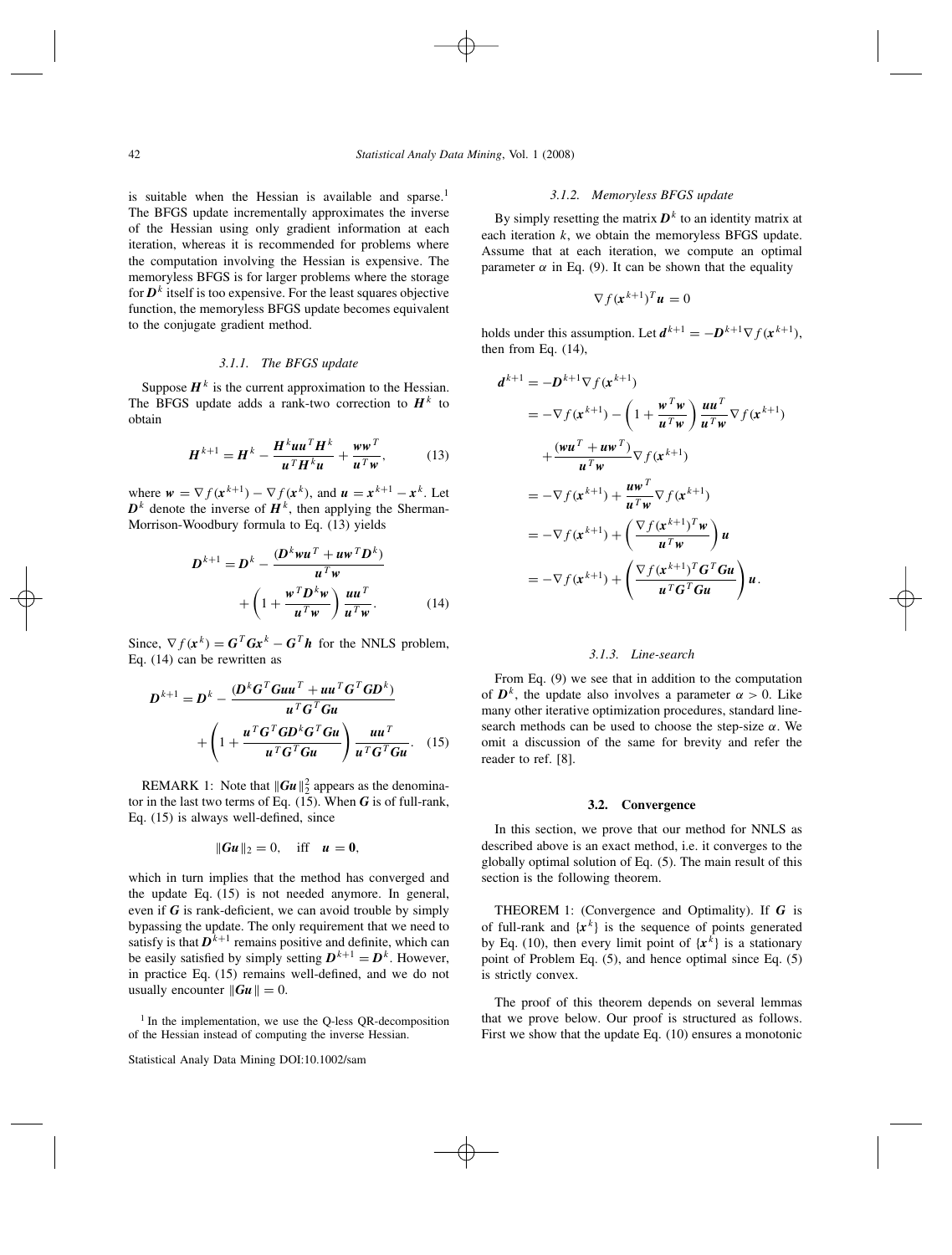descent in the objective function value (Lemma 1). Then we show that the resulting sequence of iterates  ${x^k}$  has a limit-point (Lemma 2). Finally, we show that any limit point of the sequence  ${x^k}$  is also a stationary or KKT point of Eq. (5), thereby concluding the proof.

LEMMA 1: (Descent). If  $x^k$  is not a stationary point of Eq. (5), then there exists some constant  $\bar{\alpha}$  such that

$$
f(\mathbf{x}^{k+1}) < f(\mathbf{x}^k), \quad \forall \alpha \in (0, \overline{\alpha}],
$$

where  $x^{k+1}$  and  $f(x)$  are given by Eq. (10) and Eq. (5) respectively.

PROOF: By the construction of  $I_{+}$ , all components of  $v^k$  satisfy:

either 
$$
y_i^k \neq 0
$$
 or  $[\nabla f(\mathbf{y}^k)]_i \leq 0$ .

Furthermore, since  $x^k$  is not a stationary point, there exists at least one *i* such that

$$
[\nabla f(\mathbf{y}^k)]_i \neq 0.
$$

Thus letting  $\mathbf{d} = -\overline{\mathbf{D}}^k \nabla f(\mathbf{y}^k)$ , we see that

$$
\nabla f(\mathbf{y}^k)^T \mathbf{d} < 0,
$$

since  $\overline{D}^k$  is a principal submatrix of the positive definite matrix  $D<sup>k</sup>$ , and is therefore itself positive definite. This establishes the fact that *d* is a feasible descent direction. Now let  $\gamma(\alpha) = y^k + \alpha d$  denote a step in the direction given by *d* and consider partitioning the *free* variables into two disjoint sets of indices such that

$$
I_1 = \{i \mid y_i^k > 0 \text{ or } (y_i^k = 0 \text{ and } I_2 = \{i \mid y_i^k = 0 \text{ and } d_i < 0\}.
$$
  

$$
d_i \ge 0\}, \text{ and } I_2 = \{i \mid y_i^k = 0 \text{ and } d_i < 0\}.
$$

It is easy to see that there exists  $\alpha_1 > 0$  such that  $\forall i \in I_1$ ,

$$
y_i^k + \alpha d_i \geq 0, \quad \forall \alpha \leq \alpha_1.
$$

Let us define a new search direction  $\overline{d}$ ,

$$
\overline{d}_i = \begin{cases} d_i, & i \in I_1, \\ 0, & \text{otherwise.} \end{cases}
$$

Then we have,

$$
\mathcal{P}_{+}[\gamma(\alpha)] = \mathbf{y}^{k} + \alpha \overline{\mathbf{d}}, \quad \forall \alpha \in (0, \alpha_{1}].
$$

Since  $[\nabla f(\mathbf{y}^k)]_i \leq 0$  and  $d_i < 0$  for  $i \in I_2$ , we get  $\sum_{i \in I_2} [\nabla f(\mathbf{y}^k)]_i \cdot d_i \geq q0$ . Now we can conclude that

$$
\nabla f(\mathbf{y}^k)^T \overline{\mathbf{d}} = \sum_{i \in I_1} [\nabla f(\mathbf{y}^k)]_i \cdot d_i \le \sum_{i \in \{I_1 \cup I_2\}} [\nabla f(\mathbf{y}^k)]_i
$$
  
 
$$
\times d_i = \nabla f(\mathbf{y}^k)^T \mathbf{d} < 0.
$$

Hence,  $\overline{d}$  is also a feasible descent direction. Therefore, letting  $\mathbf{v} = \mathcal{P}_+[\gamma(\alpha)]$ , there exists  $\overline{\alpha} \in (0, \alpha_1]$  such that

$$
g^k(\mathbf{y}) < g^k(\mathbf{y}^k), \quad \forall \alpha \in (0, \overline{\alpha}]
$$

where  $g^k$  is as in Eq. (12). From Eq. (10), since  $z^k$  remains fixed in  $x^{k+1}$ , we conclude that

$$
f(\mathbf{x}^{k+1}) < f(\mathbf{x}^k), \quad \forall \alpha \in (0, \overline{\alpha}].
$$

LEMMA 2: (Limit point). Let  $\{x^k\}$  be a sequence of points generated by Eq. (10). Then this sequence has a limit point.

PROOF: Assume that we start the iteration at  $x^0$  where  $f(\mathbf{x}^0) = M$ . By Lemma 1,  $\{f(\mathbf{x}^k)\}\)$  is a monotonically decreasing sequence, whereby  $x^0$  is a maximizer of  $f$  over the *M*-level set of  $f$ . If a convex quadratic function  $f$  is bounded above, its *M*-level set is also bounded. Denote this *M*-level set by  $X$ . Then we can choose  $u \in X$  such that

$$
\|u\|_2\geq\|x\|_2, \forall x\in\mathbb{X}.
$$

Then  $\{x^k\}$  is bounded as  $0 \leq ||x^k||_2 \leq ||u||_2$  for all *k*, hence the sequence has a limit point. This concludes the proof of the lemma.

### *3.2.1. Gradient related condition*

Let  $\{x^k\}$  be a sequence generated by Eq. (10). Then for any subsequence  $\{x^k\}_{k \in \mathcal{K}}$  that converges to a nonstationary point,

$$
\limsup_{t\to\infty} \|x^{k_{t+1}} - x^{k_t}\| < \infty,
$$
\n(16)

$$
\limsup_{t\to\infty}\nabla f(\mathbf{x}^{k_t})^T(\mathbf{x}^{k_{t+1}}-\mathbf{x}^{k_t})<0.
$$
 (17)

This is known as the *gradient related condition* in optimization literature and plays a crucial role to prove the convergence of a number of methods. Inequality Eq. 16 follows from Lemma 2 and it can be shown that our method also satisfies condition Eq. (17) [8].

Finally we present a proof of our main Theorem 1.

Statistical Analy Data Mining DOI:10.1002/sam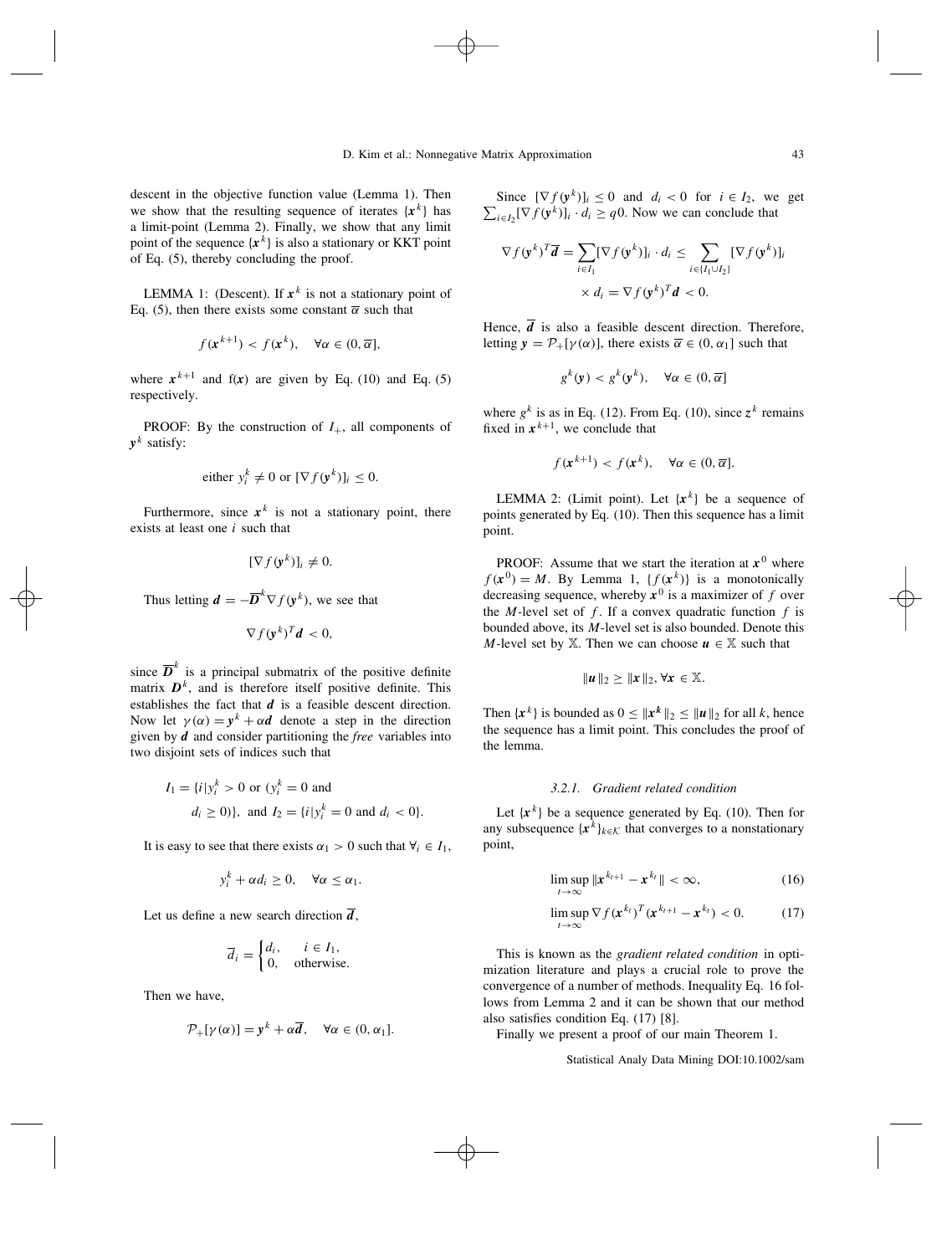**PROOF:** Assume  $\{x^k\}$  converges to a nonstationary point  $\bar{x}$ . From Lemma 1, it can be shown that there exists some  $\in_k$  such that  $\lim_{k\to\infty} \in_k = 0$  and

$$
f(\mathbf{x}^{k}) - f(\mathbf{x}^{k+1}) = -\nabla f(\mathbf{x}^{k})^{T}(\mathbf{x}^{k+1} - \mathbf{x}^{k}) - \epsilon_{k} > 0,
$$

Since *f* is continuous,  $\lim_{k \to \infty} f(x^k) = f(\overline{x})$ . Consequently,

$$
\lim_{k\to\infty} f(\mathbf{x}^k) - f(\mathbf{x}^{k+1}) = 0.
$$

In turn, it implies

$$
\lim_{k \to \infty} \nabla f(\mathbf{x}^k)^T (\mathbf{x}^{k+1} - \mathbf{x}^k) = 0,
$$

which contradicts Eq. (17).

## **3.3. FNMAE: An** *Exact* **Method for NNMA**

Now we extend the ideas from Section 3.1 to the matrix case. To that end, we need to redefine various quantities in terms of matrices. First, observe that the gradient matrices  $\nabla_C \mathcal{F}(\mathbf{B}; \mathbf{C})$  and  $\nabla_B \mathcal{F}(\mathbf{B}; \mathbf{C})$  are

$$
\nabla_C \mathcal{F}(\mathbf{B}; \mathbf{C}) = \mathbf{B}^T \mathbf{B} \mathbf{C} - \mathbf{B}^T \mathbf{A}, \text{ and}
$$

$$
\nabla_{\mathbf{B}} \mathcal{F}(\mathbf{B}; \mathbf{C}) = \mathbf{B} \mathbf{C} \mathbf{C}^T - \mathbf{A} \mathbf{C}^T.
$$

Then we redefine the *fixed set* accordingly. For example, the fixed set corresponding to  $\boldsymbol{B}$  is defined as:

$$
I_{+} = \{(i, j) | B_{ij} = 0, \ [\nabla_B \mathcal{F}(\bm{B}; \bm{C})]_{ij} > 0 \}.
$$

Finally, we define the *zero-out operator*  $Z_+$  with respect to the fixed set  $I_+$  so that

$$
[\mathcal{Z}_{+}[X]]_{ij} = \begin{cases} X_{ij}, & (i,j) \notin I_{+}, \\ 0, & \text{otherwise.} \end{cases}
$$
 (18)

**Algorithm 1** FNMAE

**Input:**  $A \in \mathbb{R}_+^{M \times N}$ ,  $K$  s.t.  $1 \le K \le \min\{M, N\}$ **Output:**  $B \in \mathbb{R}_+^{M \times K}$ ,  $C \in \mathbb{R}_+^{K \times N}$ 1. Initialize  $B^0$ ,  $C^0$ ,  $t = 0$ ,  $S = I$ . **repeat**  $2. \mathbf{B} \leftarrow \mathbf{B}^t$ ,  $\mathbf{C}^{\text{old}} \leftarrow \mathbf{C}^t$ . **repeat** 3.1. Compute the gradient matrix  $\nabla_C \mathcal{F}(\mathbf{B}; \mathbf{C}^{\text{old}})$ . 3.2. Compute fixed set  $I_+$  for  $C^{old}$ . 3.3. Compute the step length vector  $\alpha$  using linesearch.

Statistical Analy Data Mining DOI:10.1002/sam

\n- 3.4. Update 
$$
C^{\text{old}}
$$
 as
\n- $U \leftarrow \mathcal{Z}_+[\nabla_C \mathcal{F}(\mathbf{B}; C^{\text{old}})]; \quad U \leftarrow \mathcal{Z}_+[SU];$
\n- $C^{\text{new}} \leftarrow \mathcal{P}[C^{\text{old}} - U \cdot \text{diag}(\alpha)].$
\n- 3.5.  $C^{\text{old}} \leftarrow C^{\text{new}}$
\n- 3.6. Update  $S$  if necessary.
\n- until  $C^{\text{old}}$  converges
\n- 4.  $C^{t+1} \leftarrow C^{\text{old}}$
\n- 5. Repeat steps similar to Step 2–4 to obtain  $B^{t+1}$
\n- 6.  $t \leftarrow t + 1$
\n

**until** Stopping criteria are met

6. *t* ← *t* + 1.

Now we have all the pieces to describe the overall algorithm for solving the NNMA problem Eq. (2). Algorithm 1 presents our proposed method which we name fast nonnegative matrix approximationly—exact, i.e.  $FNMA<sup>E</sup>$ .

In Step 3.4 of Algorithm 1, the first  $\mathcal{Z}_{+}[\cdot]$  eliminates the "fixed" gradient information from the search direction, the second  $\mathcal{Z}_{+}[\cdot]$  ensures that the fixed set remains fixed, and the projection  $\mathcal{P}_+[\cdot]$  maintains feasibility of the next iterate.

Note that we maintain only one gradient scaling matrix *D* at each alternating step even though our algorithm for NNLS suggests that each column should have its own gradient scaling matrix. We justify this strategy as follows. In Problem Eq. (5), a series of BFGS updates for *D* aim at estimating the inverse of the Hessian. However, the true Hessian for Problem Eq. (5) is  $G<sup>T</sup>G$  which is a constant matrix. Thus in Problem Eq. (2), a matrix-wise extension of NNLS, every column shares the same true Hessian, whereby each column can also share the approximation of the inverse Hessian, namely *D*. As long as we retain the positive definiteness of the matrix *D*, this shared *D* provides an effective gradient scaling, and it does not impede convergence of the algorithm. Also note that since the Hessian is of size  $K \times K$ , its exact inverse can be used if  $K$  is not too large at a computational cost of  $O(K^2(M+N) + K^3)$  operations. This strategy is included in our second algorithm,  $FNMA<sup>I</sup>$ , in the next section.

THEOREM 2: (Convergence of FNMA<sup>E</sup>). If  $B^t$  and  $C^t$ retain full-rank, then the sequence  ${B<sup>t</sup>, C<sup>t</sup>}$  generated by Algorithm  $FNMA<sup>E</sup>$  converges to a stationary point of Problem Eq. (2).

PROOF: Algorithm 1 essentially performs the following alternating minimization at each outer iteration

$$
C^{t+1} \leftarrow \underset{C \ge 0}{\text{argmin}} \|A - B^t C\|_{\text{F}}^2, \text{ and } B^{t+1}
$$

$$
\leftarrow \underset{B \ge 0}{\text{argmin}} \|A - BC^{t+1}\|_{\text{F}}^2.
$$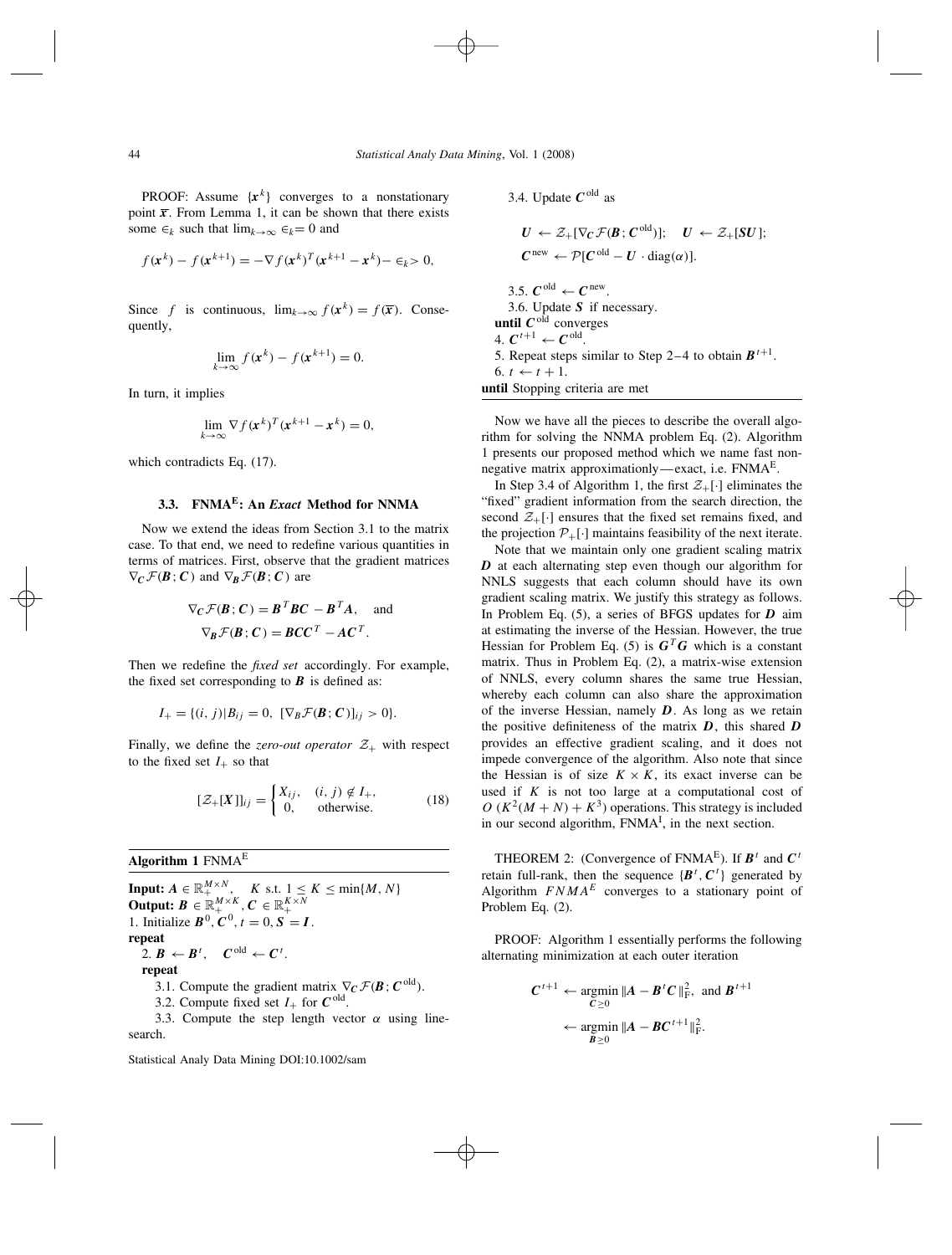6.  $t \leftarrow t + 1$ .

**until** Stopping criteria are met

Similar to the argument in Lemma 2, the domain of Problem Eq. (2) can be considered to be compact. Since  $\{\mathcal{F}(\mathbf{B}^t; \mathbf{C}^t)\}\$ is monotone decreasing and bounded below, it has a limit point,  $(\overline{B}, \overline{C})$ , i.e.

$$
\lim_{t\to\infty}\mathcal{F}(\boldsymbol{B}^t;\boldsymbol{C}^t)=\mathcal{F}(\overline{\boldsymbol{B}};\overline{\boldsymbol{C}}).
$$

Since  $F$  is continuous, we have

$$
\lim_{t\to\infty} \boldsymbol{B}^t = \overline{\boldsymbol{B}}, \text{ and } \lim_{t\to\infty} \boldsymbol{C}^t = \overline{\boldsymbol{C}}.
$$

Now we can invoke the proof of the two-block Gauss-Seidel method [17] to conclude our claim.

### **3.4. FNMAI : An** *Inexact* **Method for NNMA**

In this section we present an *inexact* version of our approach. This method has the same underlying framework as  $FNMA<sup>E</sup>$ , but uses some heuristics to reduce computational effort at each iteration.

Algorithm 2 gives the pseudocode for  $FNMA<sup>T</sup>$  and it differs from the exact method in three main aspects. First, it uses the inverse of the Hessian as the nondiagonal gradient scaling matrix *D*. Whenever the rank *K* of the factor matrices  $\bf{B}$  and  $\bf{C}$  is small, using the inverse Hessian can be advantageous for problems where  $O(K^3)$  costs are acceptable. Second, the step-size  $\alpha$  is made an input parameter, and  $FNMA<sup>1</sup>$  guarantees monotonic descent on the objective function for a sufficiently small *α*. Third, FNMAI accepts the number of iterations for each alternating step as an input parameter. This modification permits premature termination of each alternating step, which naturally translates into large computational savings by trading-off accuracy for speed.

THEOREM 3: (Monotonicity of FNMA<sup>I</sup>). If  $B^t$  and  $C<sup>t</sup>$  retain full-rank, then *FNMA<sup>I</sup>* decreases its objective function monotonically for sufficiently small *α*.

PROOF: It is enough to consider Steps 2–3 from FNMA<sup>I</sup> (the argument for Steps  $4-5$  is similar). Since **B** is assumed to be full-rank at every step,  $(B^T B)^{-1}$  is positive definite. For a sufficiently small *α* that satisfies

$$
\alpha \leq \min\{\alpha_i, i = 1, \cdots, K\},\
$$

**Algorithm 2** FNMAI

**Input:**  $A \in \mathbb{R}_+^{M \times N}$ ,  $K, \tau \in \mathbb{N}, \alpha \in \mathbb{R}_+$ . **Output:**  $\boldsymbol{B} \in \mathbb{R}_{+}^{M \times K}$ ,  $\boldsymbol{C} \in \mathbb{R}_{+}^{K \times N}$ 1. Initialize  $B^0, C^0, t = 0$ . **repeat** 2.  $B \leftarrow B^t$ ,  $C^{old} \leftarrow C^t$ .

**for**  $i = 1$  to  $\tau$  **do** 3.1. Compute the gradient matrix  $\nabla_C \mathcal{F}(\mathbf{B}; \mathbf{C}^{\text{old}})$ . 3.2. Compute fixed set  $I_+$  for  $C^{old}$ . 3.3. Update  $C^{old}$  as:  $U \leftarrow \mathcal{Z}_+[\nabla_C \mathcal{F}(\mathcal{B}; C^{\text{old}})]; \quad U \leftarrow \mathcal{Z}_+[(\mathcal{B}^T \mathcal{B})^{-1} U];$  $C^{\text{new}} \leftarrow \mathcal{P}[C^{\text{old}} - \alpha U].$ 3.4.  $C^{old} \leftarrow C^{new}$ . **end for** 4.  $C^{t+1} \leftarrow C^{old}$ . 5. Repeat steps similar to Step 2–4 to obtain  $B^{t+1}$ .

where the  $\alpha_i$  are computed by Step 3.3 from FNMA<sup>E</sup>, it can be shown that Steps 2-3 decrease the objective monotonically by arguments similar to the ones in the proof of Lemma 1.

REMARK 2: If any  $\alpha_i$  is zero, then the inner loop for the current alternating step should be terminated to guarantee monotonicity.

REMARK 3: A sufficiently small  $\alpha$  is important to guarantee monotonicity of  $FNMA<sup>I</sup>$ , but too small a value will hurt the computational benefit by slowing down convergence. On the other hand, if  $\alpha$  is too large, it can push the search direction out of the feasible region, or introduce too many zeros into the current iterate, resulting in a singular or ill-conditioned Hessian for the next iterate.

To overcome these subtleties and to find a proper *α* in practice, the following simple heuristic can be used. Writing Step 3.3 from  $FNMA<sup>I</sup>$  in the form:

$$
W \leftarrow \mathcal{P}_+ [W - \alpha U],
$$

- 1. Let number of *inner* iterations be small ( $\tau = 2$  or 3),
- 2. Start with a large scaling *λ* (typically 0.1) and compute

$$
\alpha=\lambda\frac{\|W\|_F}{\|U\|_F},
$$

for each alternating step,

- 3. Decrease *λ* until it passes the inner steps without error,
- 4. Increase the number of iterations (typically  $\tau = 10$ ).

Statistical Analy Data Mining DOI:10.1002/sam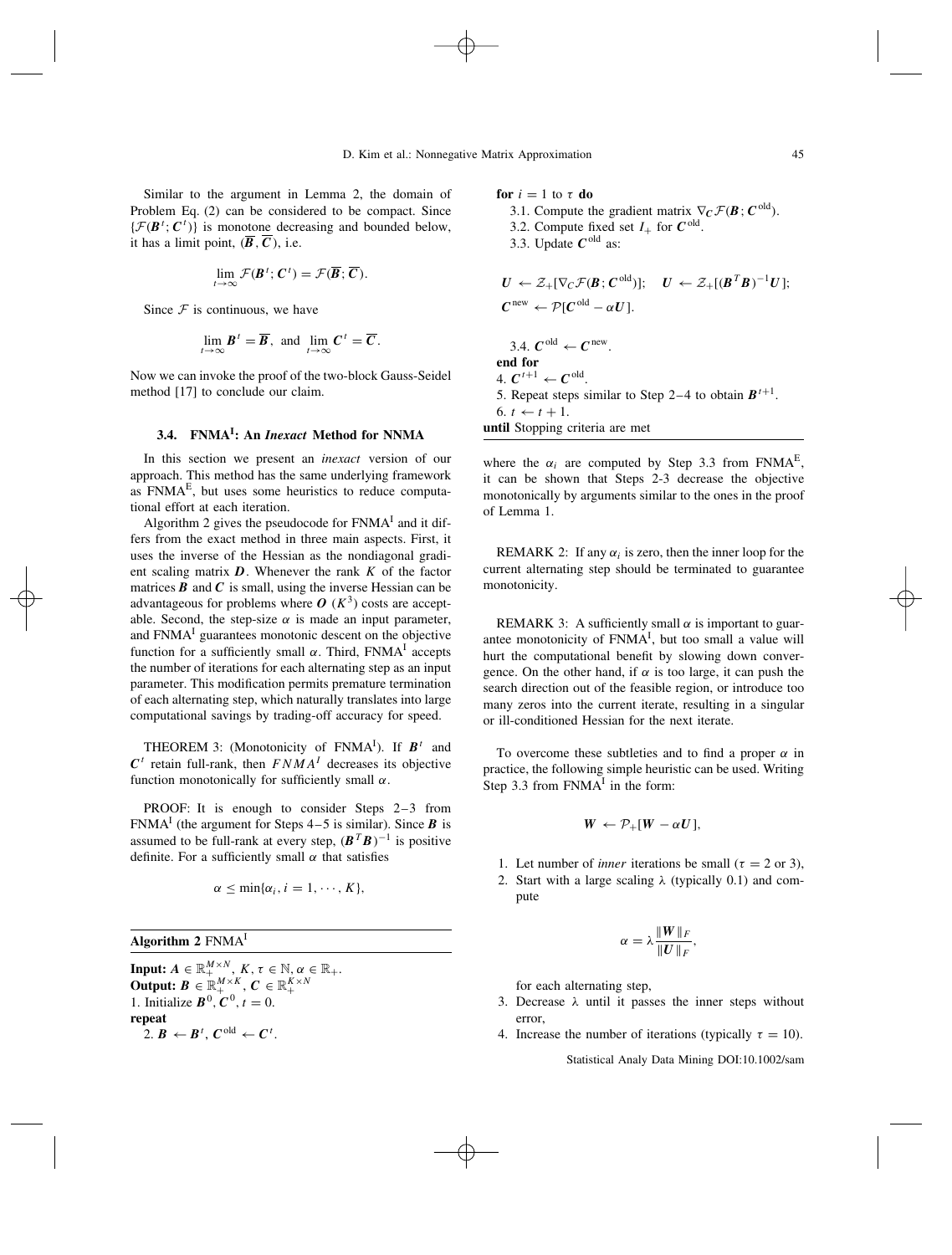### **3.5. Extensions to Handle Regularization**

The regularized NNMA problem Eq. (3) can be solved by suitably modifying the  $FNMA<sup>E</sup>$  and  $FNMA<sup>I</sup>$  procedures. Essentially the gradient and Hessian get redefined. For example, the gradient

$$
\nabla_C \mathcal{F}(\boldsymbol{B}; \boldsymbol{C}) = (\boldsymbol{B}^T \boldsymbol{B} + \lambda \boldsymbol{I}) \boldsymbol{C} - \boldsymbol{B}^T \boldsymbol{A},
$$

and the Hessian

$$
\nabla_C^2 \mathcal{F}(\boldsymbol{B}; \boldsymbol{C}) = (\boldsymbol{B}^T \boldsymbol{B} + \lambda \boldsymbol{I}),
$$

are suitably modified to include the contribution of the regularization term. We just use these updated values in the algorithms  $FNMA<sup>E</sup>$  and  $FNMA<sup>I</sup>$  to handle regularization. Notice that regularization provides the benefit of ensuring that the Hessian remains positive-definite. All the convergence results carry over without any additional work.

### **3.6. Handling Box-Constraints**

 $FNMA<sup>E</sup>$  and  $FNMA<sup>I</sup>$  can be easily extended to handle box-constraints, i.e. constraints of the form  $p \leq x \leq q$ . We motivate the details by first looking at the box-constrained version of Eq. (5), which is also known as *bounded least* squares (BLS) (Björck, 1996),

$$
\begin{array}{ll}\text{minimize} & \frac{1}{2} \|Gx - h\|^2, \\ \text{subject to} & p \le x \le q. \end{array} \tag{19}
$$

Problem Eq. (19) can be solved just as we solved Eq. (2.1). We need to modify the definition of the *fixed-set* Eq. (8) so that

$$
I_{+} = \{i | (x_i^k = p_i, [\nabla f(\mathbf{x}^k)]_i > 0) \text{ or } (x_i^k = q_i, [\nabla f(\mathbf{x}^k)]_i < 0) \},
$$



Fig. 2 Relative error of approximation against iteration count for ZC, FNMA<sup>I</sup>, and FNMA<sup>E</sup>. The relative errors achieved by both FNMA<sup>I</sup> and FNMAE are lower than ZC. Note that ZC does not decrease the errors monotonically.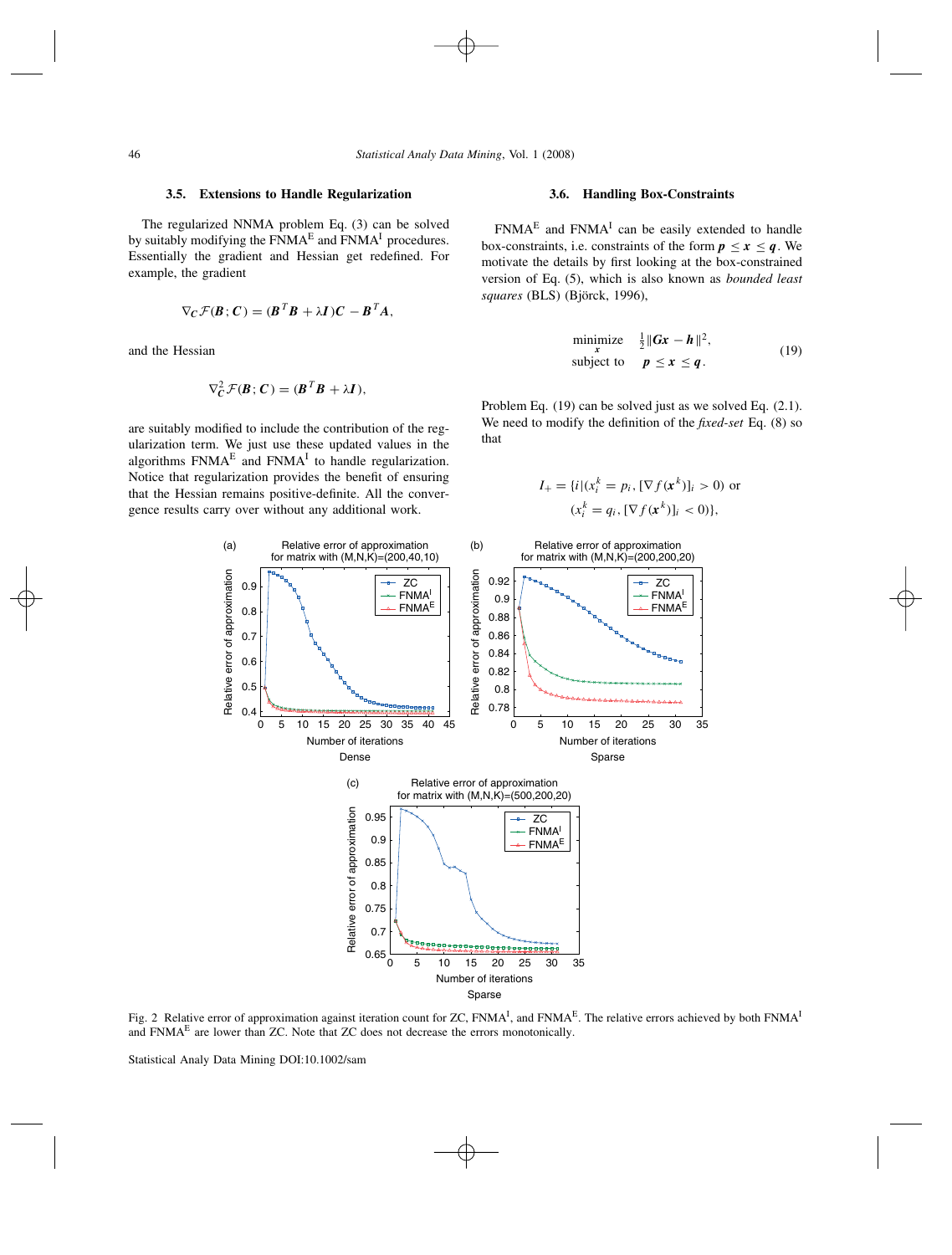and to replace the  $P_+[\cdot]$  projection by  $P_{\Omega}[\cdot]$ , where

$$
[\mathcal{P}_{\Omega}[\mathbf{x}]]_i = \begin{cases} p_i & : x_i \le p_i \\ x_i & : p_i < x_i < q_i \\ q_i & : q_i \le x_i \end{cases} \tag{20}
$$

Given these definitions, it can be verified that Lemma 1 holds without significant modification and Theorem 1 also follows. The fact that the domain of Eq. (19) is a compact set obviates the need for Lemma 2 in this case.

Given the above method for BLS we can appropriately modify FNMA<sup>E</sup> and FNMA<sup>I</sup> for solving the bounded matrix approximation (BMA) problem Eq. (4). We omit the details for brevity, noting that the modifications needed are minor, for example, the fixed set for *B* is redefined as

$$
I_{\Omega} = \{(i, j) | (B_{ij} = P_{ij}, [\nabla_{\mathbf{B}} \mathcal{F}(\mathbf{B}; \mathbf{C})]_{ij} > 0), \text{ or}
$$
  

$$
(B_{ij} = Q_{ij}, [\nabla_{\mathbf{B}} \mathcal{F}(\mathbf{B}; \mathbf{C})]_{ij} < 0)\}.
$$

By taking a projection step similar to Eq. (20) we can construct the desired method.

### **4. EXPERIMENTS**

We now present experimental results to demonstrate the performance of our  $FNMA<sup>E</sup>$  and  $FNMA<sup>I</sup>$  methods. We give numerical results to assess the performance of our methods as compared to the standard LS method [4], ZC method [15], and the ALS approach [1] for solving the least-squares NNMA problem. Our experiments show that  $FNMA<sup>E</sup>$  and  $FNMA<sup>I</sup>$  produce better quality approximations than the LS, ZC, and the ALS procedures. We implemented LS, ALS,  $FNMA<sup>E</sup>$ , and  $FNMA<sup>I</sup>$  in MATLAB, while the ZC method was available in the NMFLAB toolbox [18]. We present results for the ZC method only with small matrices as the implementation available in NMFLAB was unable to run on larger matrices.

Since NNMA enjoys a vast number of applications [19], all of them stand to benefit from our new methods, especially because our methods achieve better objective function values and come with theoretical guarantees. As an illustration, we include some simple results on image processing in Section 4.2.

### **4.1. Error of Approximation**

For our experiments, we initialize all the methods randomly or with one step of LS. Our results below show plots of the relative error of approximation, i.e.  $||A \textit{BC}$   $\|$ <sub>F</sub>/ $\|$ *A* $\|$ <sub>F</sub> against the number of iterations. However, a word of caution is in order—iterations of these different methods are not strictly comparable to each other, since some methods do more work than others in one iteration. A more interesting plot would have been "time" on the *X*-axis; however, at present we are unable to conduct such experiments since different implementations of each of the methods can change the running time substantially, for example, implementations that use BLAS3 versus those that do not. To perform timing comparisons, we intend to compare  $C/C++$  implementations of these methods in the future.

### *4.1.1. Comparisons against ZC*

The first experiment compares FNMA<sup>E</sup> and FNMA<sup>I</sup> against ZC on three data matrices. The results are reported in Fig. 2. As previously noted, the data matrices used are fairly small since ZC (NMFLAB) seems to be unable to cope with larger matrices. We initialized all methods using one iteration of LS, which itself was initialized randomly. However, in the figures we do not report the relative error for the random initialization as it is too large to display properly. Figure 2(a) indicates that our methods outperform ZC. The differences between the three algorithms are sharper in Fig. 2(b). Also note that ZC actually increases the approximation errors after the first iteration.

### *4.1.2. Comparisons against LS and ALS*

On a larger matrix, Fig. 3 shows a comparison of the approximation errors for LS, ALS,  $FNMA<sup>E</sup>$ , and  $FNMA<sup>I</sup>$ .



Fig. 3 Relative error values against iteration count for a random dense matrix of size  $1600 \times 320$  for a rank 50 approximation. All methods other than ALS show a monotonic decrease when initialized with one step of LS.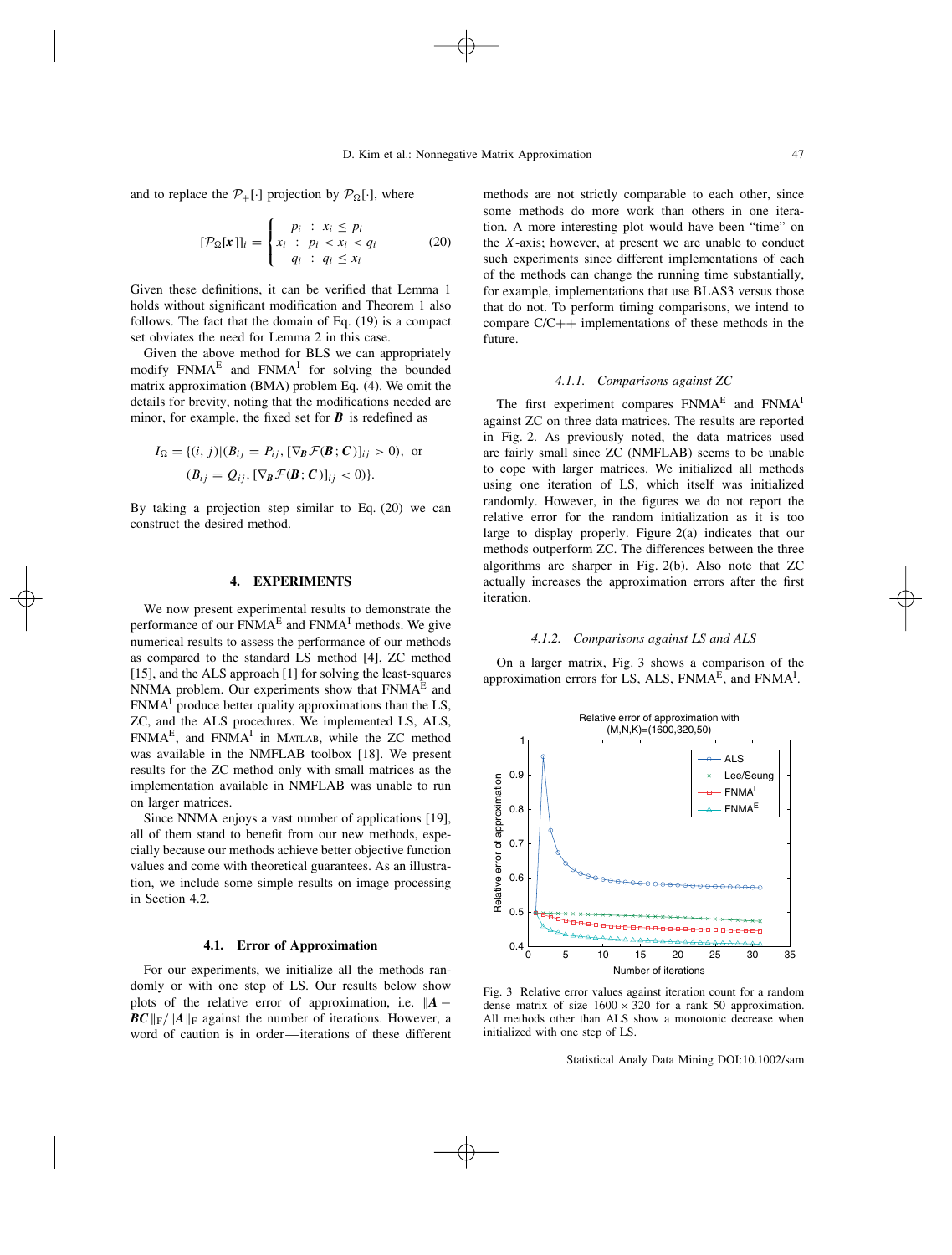

Fig. 4 Relative error values against iteration count for a random dense matrix of size  $6400 \times 1280$  for a rank 100 (top) and rank 200 approximation (bottom).



Fig. 5 Recovered nonnegative factors (matrix **B**) from the swimmer dataset. The panels on the left are generated by Lee and Seung's algorithm while ones on the right by  $FNMA<sup>E</sup>$ . From top to bottom, the approximation is performed for rank 17 and 20, respectively.

We see that FNMA<sup>E</sup> achieves the best objective function values of all the methods presented. However,  $FNMA<sup>E</sup>$  can take more running time than the other methods because of its *exact* nature. Therefore, FNMA<sup>E</sup> is to be preferred when reconstruction accuracy is more important, while FNMAI is recommended when running time is more important. We now present two more experiments to highlight the advantages of FNMAI over ALS, which owing to its *ad-hoc* nature leads to inferior accuracies (see also Section 2.1).

Figure 4 compares the relative errors of approximation achieved by ALS and FNMA<sup>I</sup> for a dense random matrix of size  $6400 \times 1280$ . We emphasize again that the number of iterations is merely used as an indicator of progress of the algorithms, and is not to be taken as an indicator of time. From these figures one sees the interesting trend that as the rank of approximation increases, ALS becomes less and less competitive in terms of the objective function value achieved. For a rank-200 approximation (see Fig. 4),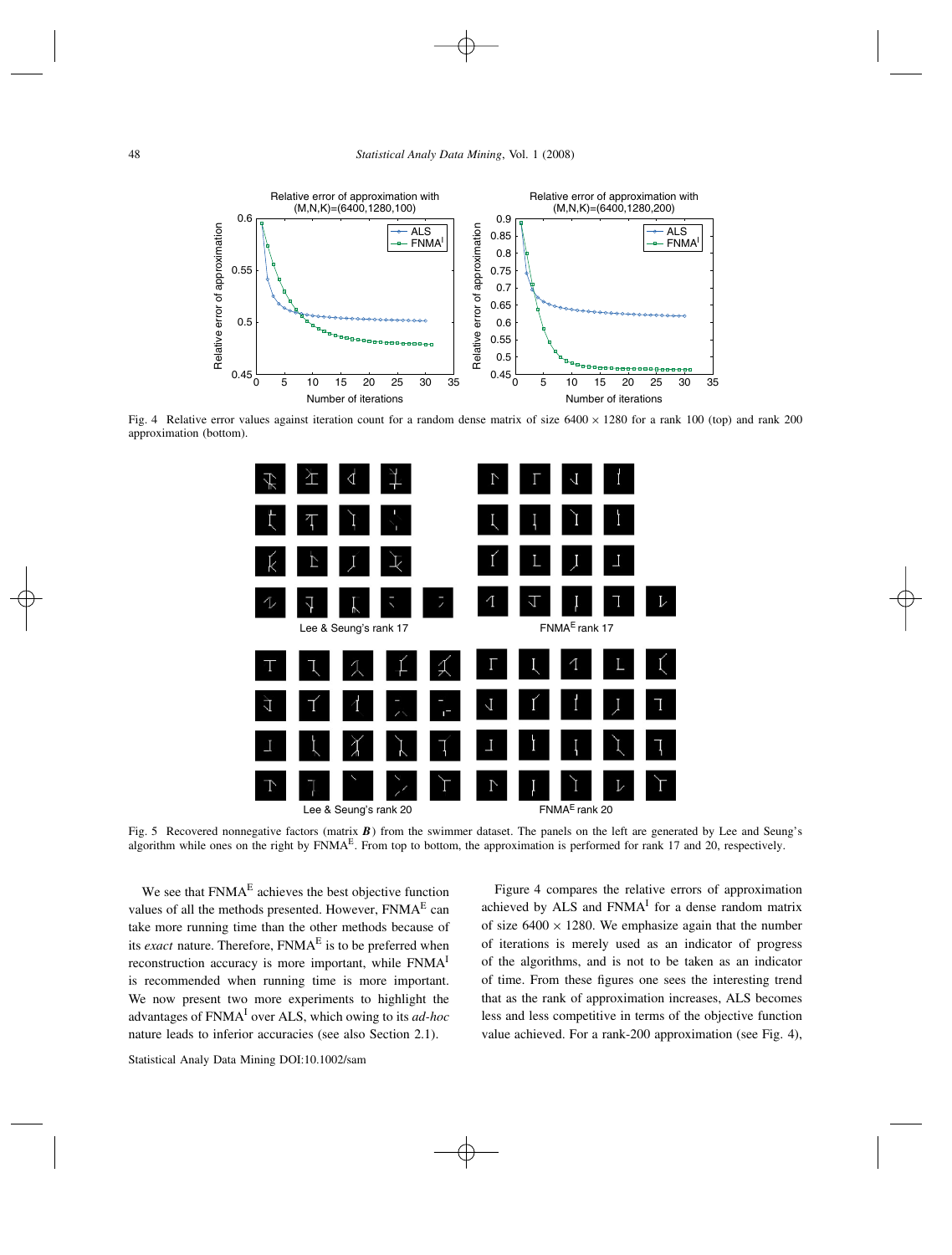



Relative error of approximation for image matrix with (M,N,K)=(9216,143,20)



Fig. 6 Image reconstruction as obtained by the ALS, LS, and  $FNMA<sup>I</sup>$  procedures. The figure illustrates two randomly chosen images out of the 143 reconstructed images, each with  $96 \times 96$  pixels. The reconstruction was computed from a rank-20 approximation to the input image matrix, which was of size  $9216 \times 143$ . The first image in each row is the original, followed by reconstructions obtained via ALS, LS, and FNMA<sup>I</sup>. From the images above, FNMA<sup>I</sup> is seen to obtain the best reconstruction and the relative errors as plotted on the right attest to this observation. Observe how ALS leads to a nonmonotonic change in the objective function value (as explained in Section 2.1). Note that the error values for the initialization are not fully shown as they are too large to display properly without obscuring the rest of the plot.

the accuracy achieved by  $FNMA<sup>T</sup>$  is 25% higher than that achieved by ALS.

### **4.2. Application to Image Processing**

NNMA was originally motivated by Lee and Seung [2] using an image processing application. Many other authors have also considered NNMA for image processing, graphics, or face recognition applications. Figure 5 compares LS method to  $FNMA<sup>E</sup>$  for the swimmer dataset [20]. In the figure, the effect of differences in final objective function values is more apparent. In our experiment, we run LS method up to 3000 iterations and  $FNMA<sup>E</sup>$  up to 20 iterations. We also set the minimal threshold in the objective function value to be  $10^{-5}$ ; hence both methods either stop after the maximum number of iterations or if progress is below the threshold. From Table 1, we can see that  $FNMA<sup>E</sup>$ generally outperforms LS method, both in terms of the elapsed CPU time and the final objective function value achieved.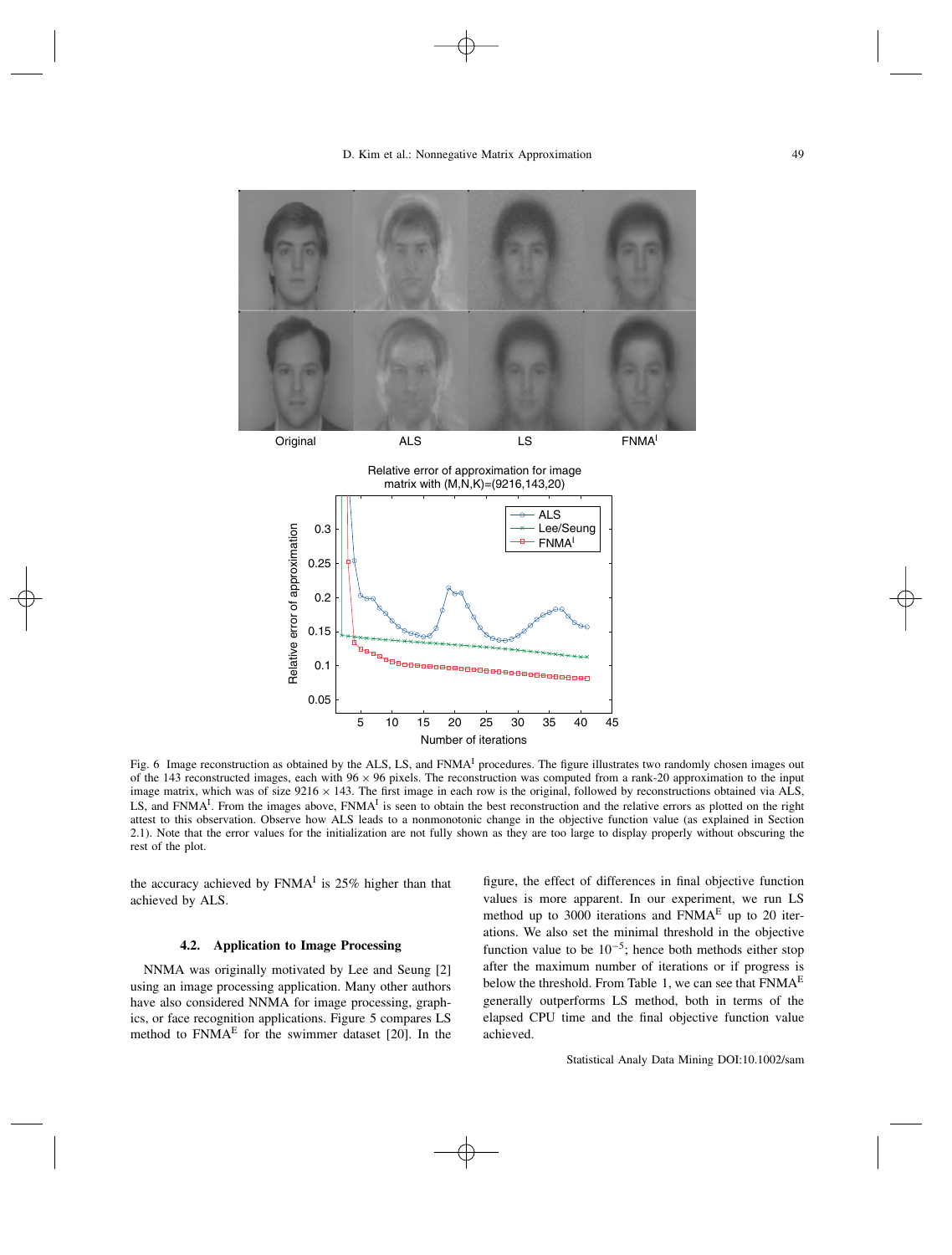|         | Lee and Seung's      | FNMA <sup>E</sup>     |                                |
|---------|----------------------|-----------------------|--------------------------------|
| Rank 17 | 182.24               | 62.29                 | Elapsed CPU<br>time            |
|         | $2.41 \times 10^{7}$ | $6.85 \times 10^{-4}$ | Objective<br>function<br>value |
| Rank 20 | 156.18               | 41.93                 | <b>Elapsed CPU</b><br>time     |
|         | $5.61 \times 10^{5}$ | $4.71 \times 10^{3}$  | Objective<br>function<br>value |

**Table 1.** Results on the swimmer dataset.

FNMAE also produces sparser images (factors)—each image contains less number of component (limb) images. The difference becomes even more pronounced as the approximated rank approaches 17.<sup>2</sup>

Since, the quality of the reconstruction achieved by NNMA is important to many image processing applications, we provide a comparison of the various NNMA methods in terms of reconstruction accuracy—sample results are reported in Fig. 6, which shows accuracies for a rank-20 approximation to a  $9216 \times 143$  matrix of face images.<sup>3</sup> All methods were initialized with the same random *B* and *C* values.

This image dataset is an example of a real-world dense matrix for which ALS fails to decrease the objective function monotonically, resulting in a corresponding poorer reconstruction accuracy. FNMA<sup>I</sup> achieves the best objective values of all three algorithms compared, and a corresponding better reconstruction is observed (see Fig. 6).

### **5. CONCLUSIONS**

In this paper, we have presented new and improved Newton-type methods for the least-squares NNMA problem. By employing a nondiagonal gradient scaling scheme, our algorithms use curvature information and thus overcome deficiencies of gradient descent-based methods. Our methods also rectify serious draw-backs in existing methods such as ALS and ZC quasi-Newton heuristic. We provide

<sup>3</sup> We preprocessed a publicly available face image database to create a subset of 143 grey-scale images of dimension  $96 \times 96$ for our experiments.

convergence guarantees for our algorithms and verify their performance on real-life data from applications.

We provide two implementations based on the same algorithmic framework. Our *exact* method FNMAE, which shows good performance in terms of approximation accuracy, is suitable for applications that require superior accuracy. Our inexact implementation  $FNMA<sup>1</sup>$  is more suitable for applications that are more constrained by computational efficiency rather than accuracy.

### **ACKNOWLEDGEMENTS**

This research was supported by NSF grant CCF-0431257, NSF Career Award ACI-0093404, and NSF-ITR award IIS-0325116.

### **REFERENCES**

- [1] M. Berry, M. Browne, A. Langville, P. Pauca, and R. J. Plemmons, Algorithms and applications for approximation nonnegative matrix factorization, Comput Stat Data Anal (2006), Preprint.
- [2] D. D. Lee and H. S. Seung, Learning the parts of objects by nonnegative matrix factorization, Nature 401 (1999), 788–791.
- [3] P. Paatero and U. Tapper, Positive matrix factorization: A nonnegative factor model with optimal utilization of error estimates of data values, Environmetrics 5 (1994), 111–126.
- [4] D. D. Lee and H. S. Seung, Algorithms for Nonnegative Matrix Factorization. In *Neural Information Processing Systems*, 2000, 556–562.
- [5] C. L. Lawson and R. J. Hanson, Solving Least Squares Problems, Prentice-Hall, 1974.
- [6] R. Bro and S. D. Jong, A Fast Non-negativity-constrained Least Squares Algorithm, J Chemomet 11(5) (1997), 393–401.
- [7] Åke Björck, Numerical Methods for Least Squares Problems, SIAM, 1996.
- [8] D. Kim, S. Sra, and I. S. Dhillon, A New Projected Quasi-Newton Approach for the Non-negative Least Squares Problem. Technical Report TR-06-54, Computer Sciences, The University of Texas at Austin, 2006.
- [9] P. Paatero, Least-squares formulation of robust nonnegative factor analysis, Chemomet Intell Lab Syst 37 (1997),  $23 - 35.$
- [10] P. Paatero, The multilinear engine–a table-driven least squares program for solving multilinear problems, including the N-way parallel factor analysis model, J Comput Graphical Statist 8(4) (1999), 854–888.
- [11] M. Bierlaire, P. L. Toint, and D. Tuyttens, On iterative algorithms for linear least squares problems with bound constraints, Linear Algebra Appl 143 (1991), 111–143.
- [12] C. Lin, Projected Gradient Methods for Non-negative Matrix Factorization. Technical Report ISSTECH-95-013, National Taiwan University, 2005.
- [13] M. Merritt and Y. Zhang, Interior-point gradient method for large-scale totally nonnegative least squares problems, J Optim Theory Appl 126(1) (2005), 191–202.

 $2$  In ref. [20], Donoho presents the result of a rank 16 estimation. Since we are not aware of an efficient algorithm to compute the nonnegative rank of matrix, we are not able to confirm the true nonnegative rank of the dataset. However, it obviously lies between the matrix rank 13 and the number of component images 17. We conjecture that the nonnegative rank is either 16 or 17 and our experiment confirms this conjecture by achieving almost zero error for a rank 17 approximation.